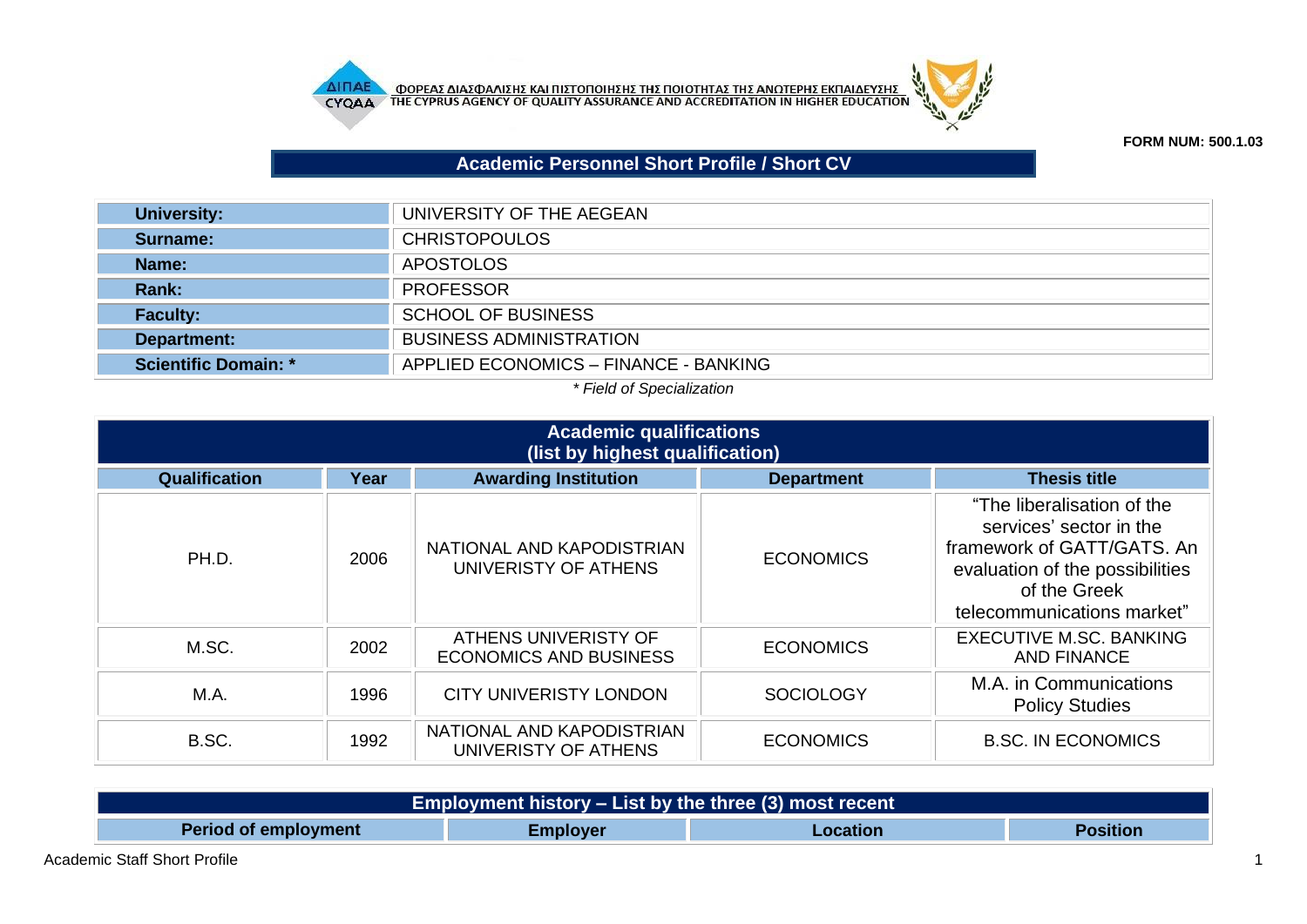| <b>From</b> | To           |                                                                    |                     |                                     |
|-------------|--------------|--------------------------------------------------------------------|---------------------|-------------------------------------|
| 2020        | <b>TODAY</b> | UNIVERSITY OF THE<br><b>AEGEAN</b>                                 | <b>CHIOS ISLAND</b> | <b>PROFESSOR</b>                    |
| 2006        | <b>TODAY</b> | NATIONAL AND<br><b>KAPODISTRIAN</b><br>UNIVERISTY OF ATHENS        | <b>ATHENS</b>       | <b>VISITING</b><br><b>PROFESSOR</b> |
| 2006        | 2019         | THE NATIONAL COUNCIL<br>FOR RADIO AND<br><b>TELEVISION (NCRTV)</b> | <b>ATHENS</b>       | <b>SPECIAL SCIENTIST</b>            |

| Key refereed journal papers, monographs, books, conference publications etc. List the five (5) more recent and other<br>five (5) selected - (max total 10) |      |                                                                                                                                                   |                                                    |                                                                        |                                                                          |              |
|------------------------------------------------------------------------------------------------------------------------------------------------------------|------|---------------------------------------------------------------------------------------------------------------------------------------------------|----------------------------------------------------|------------------------------------------------------------------------|--------------------------------------------------------------------------|--------------|
| <b>Ref. Number</b>                                                                                                                                         | Year | <b>Title</b>                                                                                                                                      | <b>Other authors</b>                               | <b>Journal and</b><br><b>Publisher /</b><br><b>Conference</b>          | Vol.                                                                     | <b>Pages</b> |
|                                                                                                                                                            | 2020 | The Long Memory HEAVY<br>process: modeling and<br>forecasting financial<br>volatility                                                             | Karanasos, M., Yfanti, S.                          | Annals of<br><b>Operations</b><br>Research                             | https:/<br>/doi.or<br>g/10.1<br>007/s<br>10479<br>$-019-$<br>03493<br>-8 |              |
| $\overline{2}$                                                                                                                                             | 2019 | <b>Assessing Banking Sectors'</b><br><b>Efficiency of Financially</b><br><b>Troubled Eurozone</b><br>Countries                                    | Dokas, I., Katsimardou,<br>S., and Spyromitros, E. | Research in<br>International<br><b>Business and</b><br>Finance         | Vol.52                                                                   |              |
| 3                                                                                                                                                          | 2019 | An implementation of Soft<br>Set Theory in the Variables<br><b>Selection Process for</b><br><b>Corporate Failure</b><br><b>Prediction Models.</b> | Dokas, I., Kollias, I., and<br>Leventides, J.      | <b>Risk Market</b><br>Journals Bulletin of<br><b>Applied Economics</b> | Vol.<br>6(1)                                                             |              |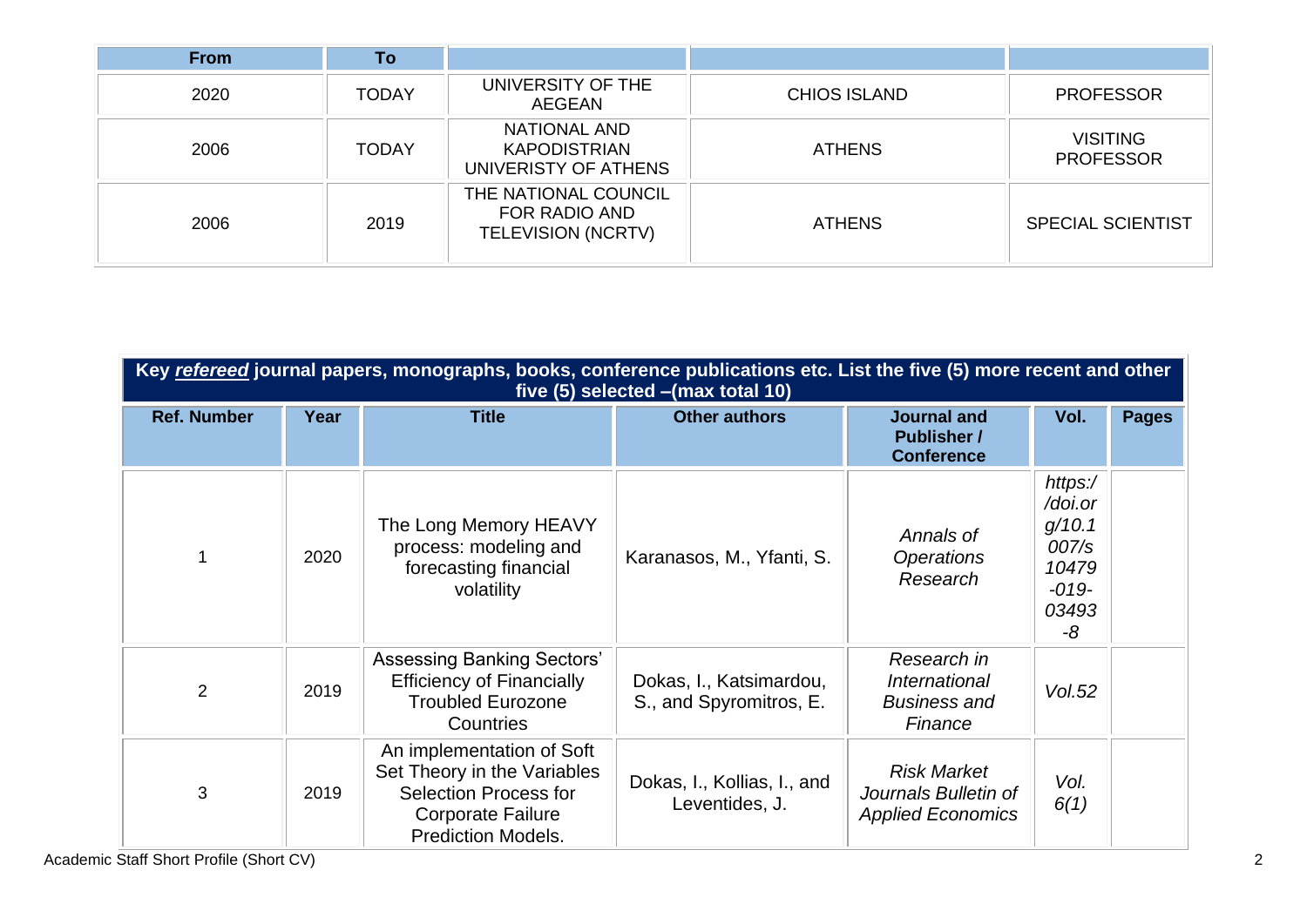|                |      | <b>Evidence from NASDAQs</b><br><b>Listed Firms</b>                                                                                                                |                                                                            |                                                                      |                |
|----------------|------|--------------------------------------------------------------------------------------------------------------------------------------------------------------------|----------------------------------------------------------------------------|----------------------------------------------------------------------|----------------|
| 4              | 2019 | <b>Business cycles in Greek</b><br>maritime transport: an<br>econometric exploration<br>$(1998 - 2015)$                                                            | Konstantakis, K.,<br>Papageorgiou, T.,<br>Dokas, I, and<br>Michaelides, P. | Operational<br>Research an<br><b>International</b><br><b>Journal</b> | <b>Vol. 19</b> |
| 5              | 2018 | Investigation of financial<br>distress with a dynamic<br>logit based on the linkage<br>between liquidity and<br>profitability status of listed<br>firms            | Dokas, I., kalantonis, P.<br>and Koukkou T.                                | Journal of the<br>Operational<br><b>Research Society</b>             | Vol.<br>70(3)  |
| 6              | 2018 | Good Management or<br>Good Finances? An Agent-<br>Based Study on the<br><b>Causes of Bank Failure</b>                                                              | Polyzos, S.,<br>Abdulrahman, K.                                            | <b>Banks and Bank</b><br><b>Systems</b>                              | Vol. 13<br>(3) |
| $\overline{7}$ | 2018 | An application of CAMELS<br>and Z-Score methodologies<br>in a comparative analysis<br>between the four systemic<br>banks in Greece for the<br>period 2006-2016     |                                                                            | International<br>Journal of<br>Corporate Finance<br>and Accounting   | 6(1)           |
| 8              | 2016 | Investigation of the relative<br>efficiency for the Greek<br>listed firms of the<br>construction sector based<br>on two DEA approaches for<br>the period 2006-2012 | Dokas, I., Katsimardou,<br>S., and Vlachogiannatos,<br>K.                  | Operational<br>Research an<br>International<br><b>Journal</b>        | <b>Vol. 16</b> |
| 9              | 2013 | Asset markets linkages and<br>contagion during the global<br>financial crisis                                                                                      | Kenourgios, D.,<br>Dimitriou, D.                                           | <b>Multinational</b><br><b>Finance Journal</b>                       | <b>Vol. 17</b> |
| 10             | 2012 | The PIIGS stock markets<br>before and after the 2008<br>financial crisis: dynamic                                                                                  | Chouliaras, A.,<br>Kenourgions, D.,<br>Kalantonis, P.                      | International<br>Journal of Banking,<br>Accounting and<br>Finance    | Vol.4(<br>3)   |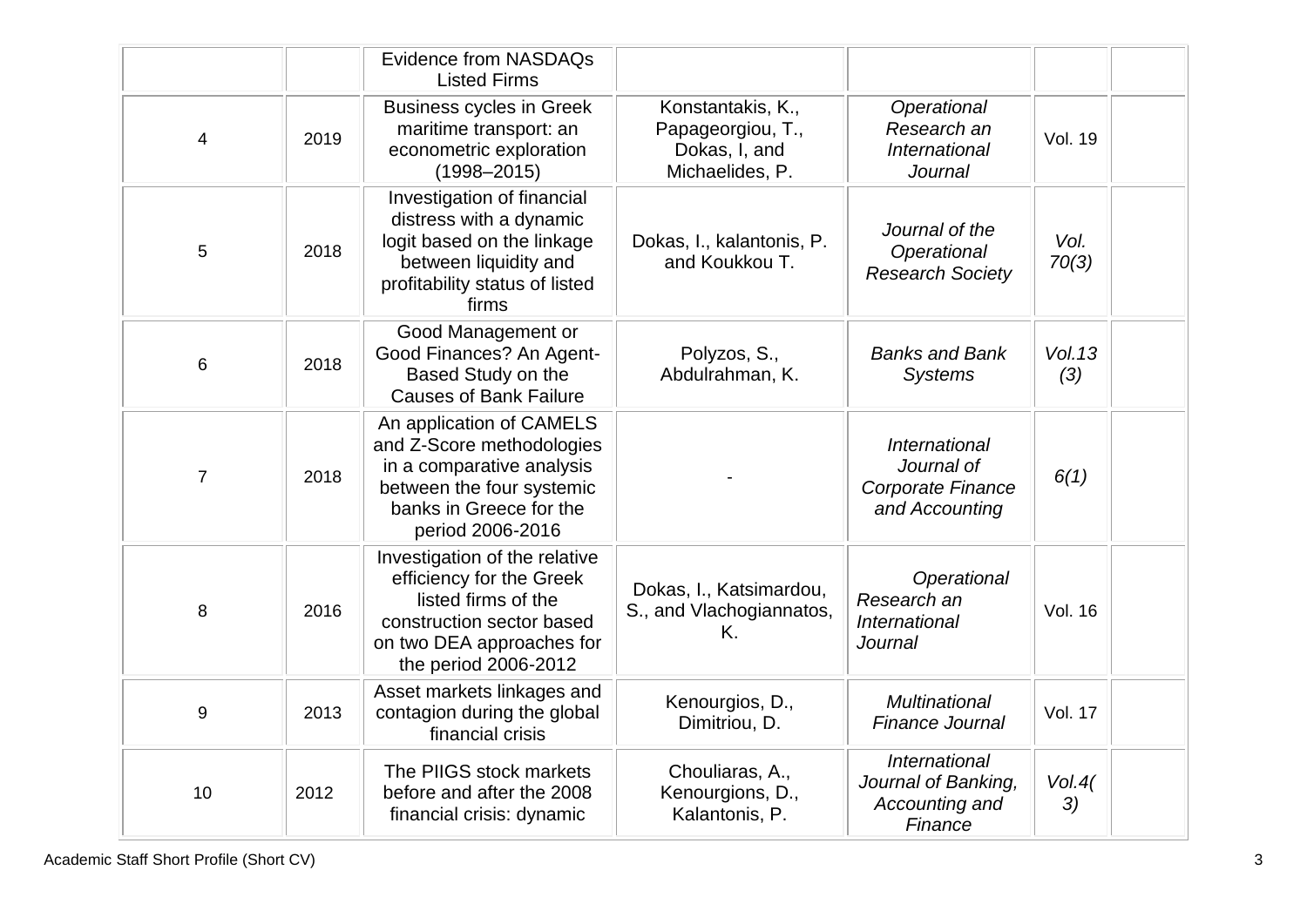| causality<br>-----<br>ano<br>. C 31 F<br>2000 N |  |  |
|-------------------------------------------------|--|--|
| $- \cdot \cdot -$                               |  |  |

|                    | Exhibitions (where applicable). List the five (5) more recent and other five (5) selected.<br>(max total 10) |                                                                                                                          |                              |                                                                       |                                                               |
|--------------------|--------------------------------------------------------------------------------------------------------------|--------------------------------------------------------------------------------------------------------------------------|------------------------------|-----------------------------------------------------------------------|---------------------------------------------------------------|
| <b>Ref. Number</b> | <b>Date</b>                                                                                                  | <b>Topic</b>                                                                                                             | <b>International / Local</b> | Location*                                                             | <b>Role in Exhibition</b>                                     |
|                    | 2020                                                                                                         | VIA CARPATIA $-$ a route to the<br>future: socio-economic and<br>geopolitical aspects                                    | International                | University of<br>Rzeszow,<br>Poland                                   | Professor ASECU<br>Youth Conference -<br>Summer School        |
| $\overline{2}$     | 2017                                                                                                         | History is back. Institutional<br>Socioeconomic & Business<br>Challenges in a rapidly changing<br>world                  | International                | Aristotle<br>University of<br><b>Thessaloniki</b>                     | <b>Professor ASECU</b><br>Youth Conference -<br>Summer School |
| 3                  | 2016                                                                                                         | Southern and Eastern Europe at<br><b>Crossroads of Socio-Economic</b><br>Challenges                                      | International                | <b>Rostov State</b><br>University,<br>Russia                          | Professor ASECU<br>Youth Conference -<br><b>Summer School</b> |
| $\overline{4}$     | 2015                                                                                                         | <b>Improving Business and Socio-</b><br><b>Economic Environment for</b><br><b>Enhancing Competitiveness</b>              | International                | University of<br>Belgrade, Serbia                                     | Professor ASECU<br>Youth Conference -<br><b>Summer School</b> |
| 5                  | 2014                                                                                                         | Socio-Economic Regional<br>development in the context of<br>European Integration                                         | International                | University of<br>Rzeszow,<br>Poland                                   | Professor ASECU<br>Youth Conference -<br><b>Summer School</b> |
| 6                  | 2013                                                                                                         | Knowledge Economy -impact on<br>sustainable development of the<br>countries from East and South<br><b>Eastern Europe</b> | International                | University of<br>Montenegro,<br>Faculty of<br>Economics,<br>Podgorica | Professor ASECU<br>Youth Conference -<br>Summer School        |
| $\overline{7}$     | 2012                                                                                                         | <b>Current Challenges of the Global</b><br>Economy                                                                       | International                | Alexandru Ioan<br><b>Cuza University</b><br>of lasi, Romania          | Professor ASECU<br>Youth Conference -<br><b>Summer School</b> |
| 8                  | 2011                                                                                                         | Relevant issues of development<br>of world economy and economy                                                           | International                | <b>Rostov State</b><br>University,<br>Russia                          | Professor ASECU<br>Youth Conference -<br><b>Summer School</b> |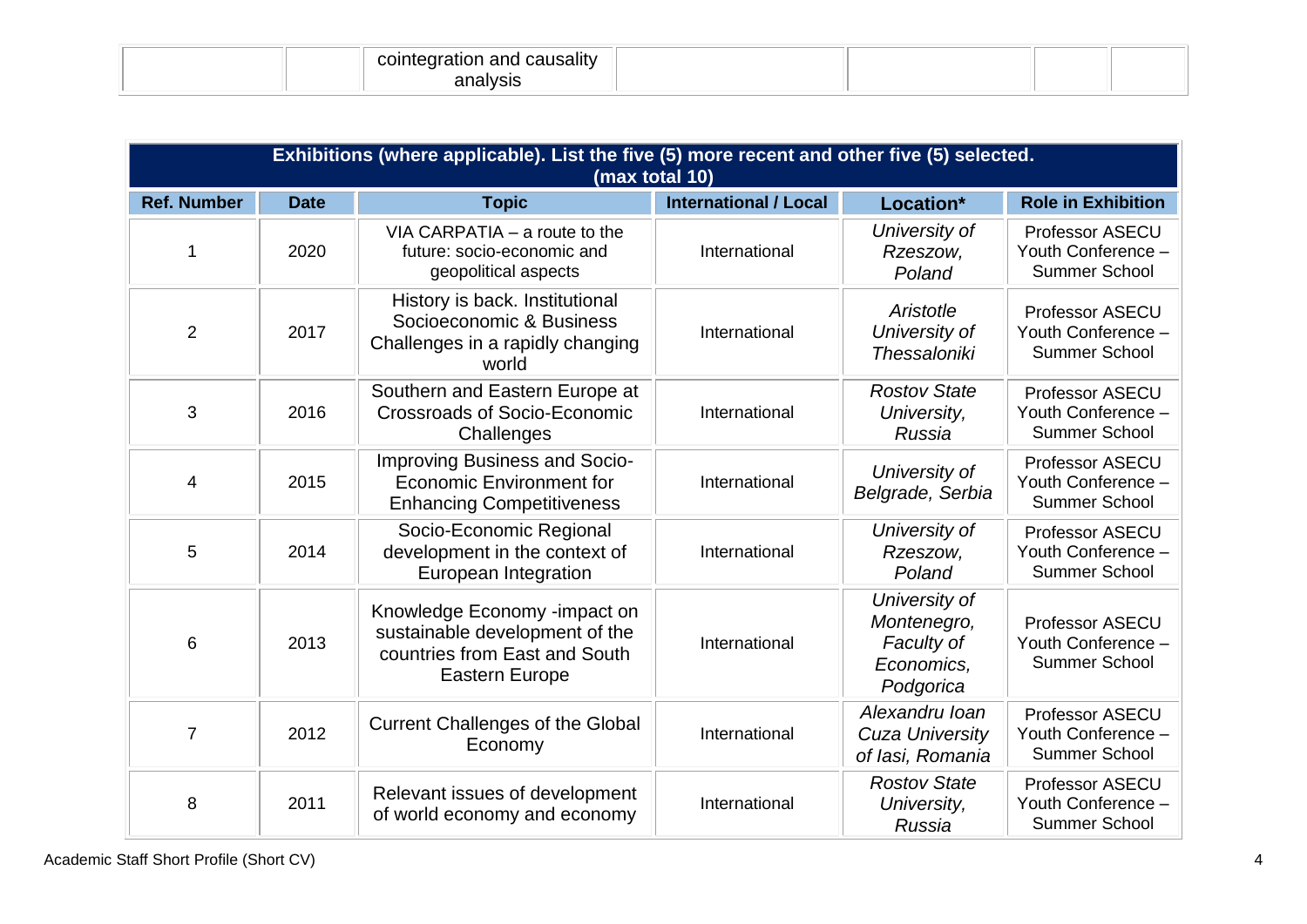|    |         | of countries of the Southern and<br>Eastern Europe       |                       |                                                                            |                                                                                                           |
|----|---------|----------------------------------------------------------|-----------------------|----------------------------------------------------------------------------|-----------------------------------------------------------------------------------------------------------|
| 9  | 2011    | <b>Equity Research Challenge</b>                         | International / Local | <b>Hellenic CFA</b><br>Society, Athens                                     | Consultant of the<br>students<br>representing the<br>National and<br>Kapodistrian<br>University of Athens |
| 10 | 2012-17 | Implementation of a Business<br>Plan based on innovation | Local                 | Innovation and<br>Entrepreneurshi<br>p Unit, Panteion<br><b>University</b> | Mentor for students<br>of the Panteion<br><b>Univeristy</b>                                               |

\**Specify venue, geographic location etc*

| Research Projects. List the five (5) more recent and other five (5) selected<br>(max total 10) |             |                                          |                  |                                           |
|------------------------------------------------------------------------------------------------|-------------|------------------------------------------|------------------|-------------------------------------------|
| Ref.<br><b>Number</b>                                                                          | <b>Date</b> | <b>Title</b>                             | <b>Funded by</b> | <b>Project Role*</b>                      |
|                                                                                                | 2012-2015   | KAPODISTRIAS RESEARCH<br><b>PROGRAMS</b> |                  | <b>TEAM MEMBER -</b><br><b>RESEARCHER</b> |

*\*Project Role: i.e. Scientific/Project Coordinator, Research Team Member, Researcher, Assistant Researcher, other*

| Consulting Services and/or Participation in Councils / Boards/ Editorial Committees.<br>List the five (5) more recent |               |                                                                                               |                                                                         |                                                                                                                                             |
|-----------------------------------------------------------------------------------------------------------------------|---------------|-----------------------------------------------------------------------------------------------|-------------------------------------------------------------------------|---------------------------------------------------------------------------------------------------------------------------------------------|
| <b>Ref. Number</b>                                                                                                    | <b>Period</b> | <b>Organization</b>                                                                           | <b>Title of Position or Service</b>                                     | <b>Key Activities</b>                                                                                                                       |
|                                                                                                                       | 2003-2004     | <b>MINISTRY OF</b><br><b>TRANSPORT &amp;</b><br><b>COMMUNICATION</b><br><b>BULGARIA (MTC)</b> | <b>HEAD OF ADVISORY</b><br><b>COMMITTEE (PHARE)</b><br>Programs, E.E.). | Preparation of the regulatory<br>framework for the liberalisation of<br>the Electronic Communications<br>and training of the Ministry staff |